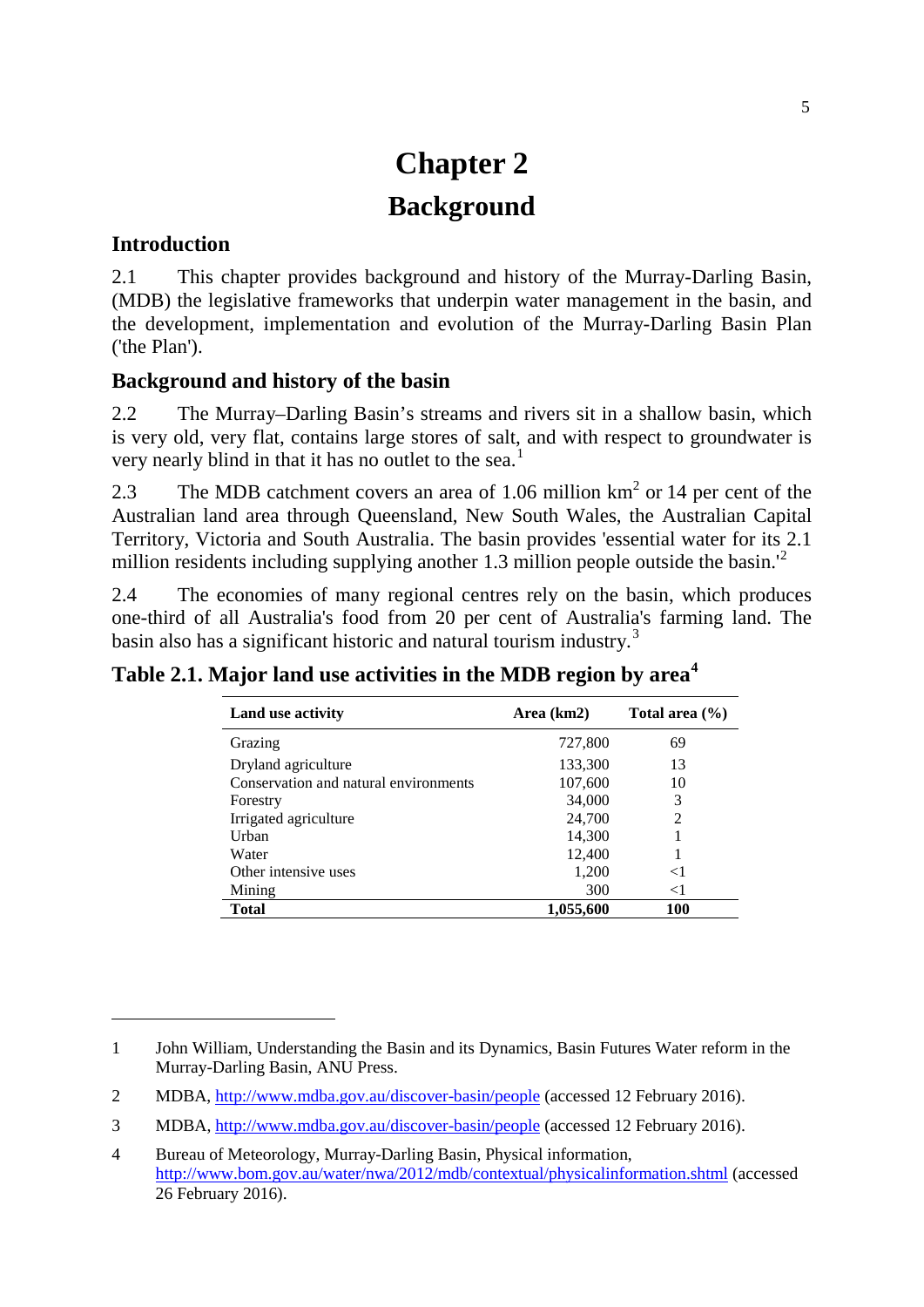2.5 Prior to European settlement, the basin was home to numerous Indigenous groups, and some of their descendants continue to have a strong connection with the rivers and land within the basin.

2.6 European settlement of the basin commenced in the early 1800s with farming—both stock and agricultural production—enhanced by trade on the rivers, irrigation schemes and the Snowy Mountains Hydro-electric Scheme.

2.7 The basin and its rivers are significant in that they provide substantial support to the Australian economy and have major cultural, social, ecological and environmental significance to the nation.

# **Water management in the basin**

2.8 Water management across the basin is a complex endeavour. Historically, water management was controlled by the individual basin states. This has evolved over the past decade, with the Commonwealth taking a more active role in promoting and leading a basin-wide management and reform of water resources.

2.9 Following concerns about increasing levels of surface and ground water extraction from the basin during the 1980s-90s, water regulation and water use reform became a national issue.

2.10 In 1994, the Council of Australian Governments (COAG) agreed to a water reform framework in recognition that management of Australia's water resources was a national issue that would require cooperation between the Commonwealth and basin states. A fundamental change with this agreement was the separation of entitlements to water from land titles and the separation of the functions of water delivery from regulation while still making provision for environmental water.

2.11 Following the agreement in 1995, a basin-wide cap was agreed limiting the volume of surface water to be diverted for consumptive use to 1993-94 levels.<sup>[5](#page-1-0)</sup>

2.12 In 2004, the National Water Initiative (NWI) was agreed to by COAG to further improve Australia's water efficiency. From this, the Commonwealth–funded National Water Commission (NWC) was established to 'monitor and audit water reform policy implementation and management'.

2.13 The establishment of the NWI also saw the commencement of a commitment to recover 500 gigalitres (GL) of water for the environment, including making available  $$500$  million of investment to enable this water recovery to occur.<sup>[6](#page-1-1)</sup> This was the first time that water had been allocated solely for environmental purposes.

2.14 The commission was later abolished in 2014 as part of the Abbott Government budget measures.<sup>[7](#page-1-2)</sup> A full chronology of key events in water management

<span id="page-1-0"></span><sup>5</sup> Department of the Environment, *Submission 50*, p. 1.

<span id="page-1-1"></span><sup>6</sup> MDBA submission to the Productivity Commission's inquiry study into mechanisms to purchase water entitlements, September 2009 [http://www.pc.gov.au/inquiries/completed/murray-darling-water](http://www.pc.gov.au/inquiries/completed/murray-darling-water-recovery/submissions/sub040.pdf)[recovery/submissions/sub040.pdf,](http://www.pc.gov.au/inquiries/completed/murray-darling-water-recovery/submissions/sub040.pdf) p. 1 (accessed 15 March 2016).

<span id="page-1-2"></span><sup>7</sup> NWC,<http://www.nwc.gov.au/organisation/closure-in-2014> (accessed 12 February 2016).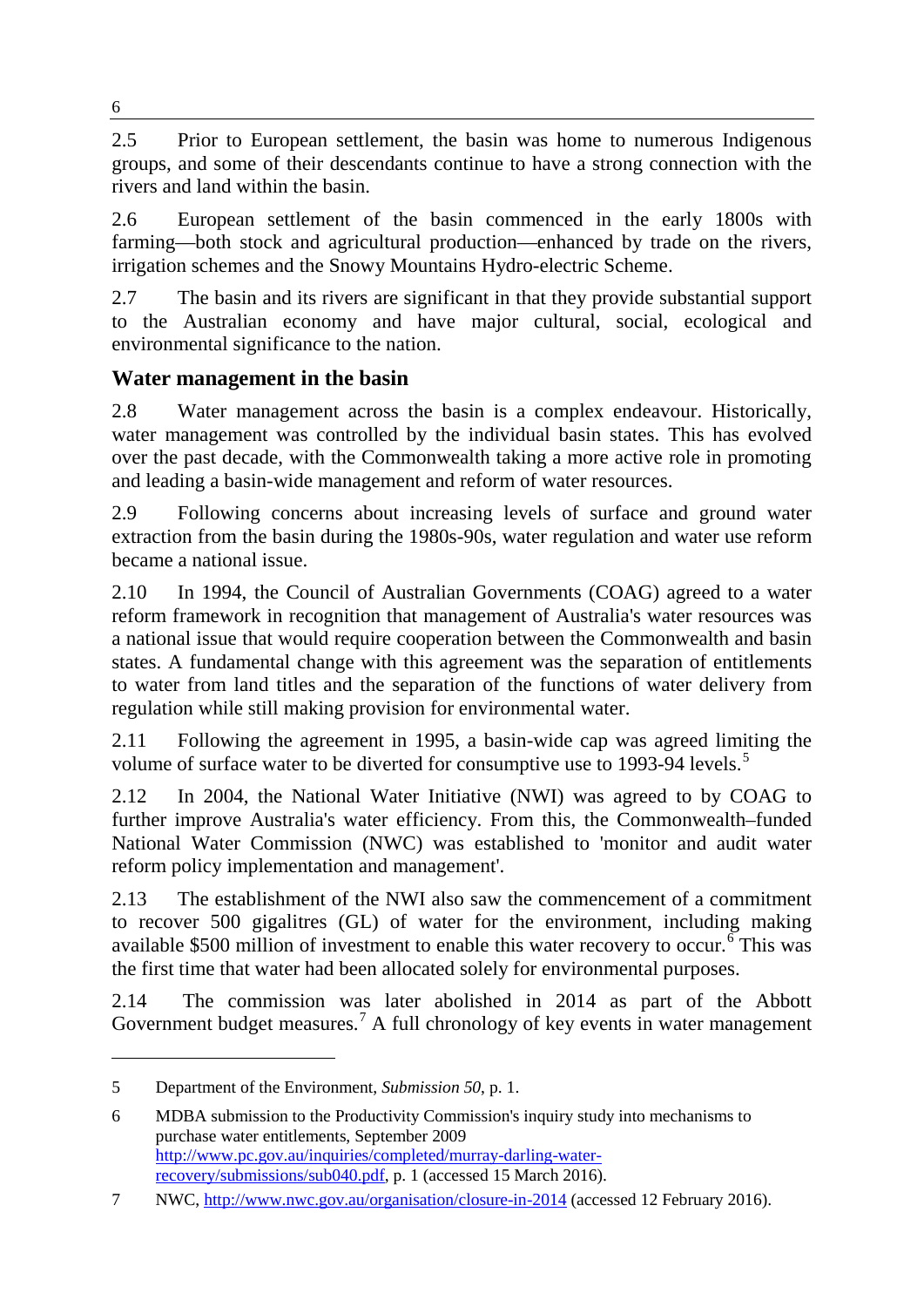policy was provided by the Department of the Environment. This table is reproduced at Appendix 3.

#### *Water Act 2007[8](#page-2-0)*

2.15 In early 2007, in response to the millennium drought, the Howard Government announced that \$10 billion over ten years would be provided for the *National Plan for Water Security*. [9](#page-2-1) As part of the commitment to this package, the basin states agreed to refer their powers to the Commonwealth.

2.16 Subsequently, the *Water Act 2007* was enacted establishing the Murray–Darling Basin Authority (MDBA) and providing for development of the Basin Plan ("the Plan"). Central to the Plan is the establishment of sustainable diversion limits (SDLs)—limits on the volumes of water available for consumptive water use to ensure there are sufficient water resources available to maintain key environmental assets<sup>[10](#page-2-2)</sup>

2.17 The *Water Act 2007* provides the legislative framework for major water management reforms. It marks the first time that the Commonwealth has had a dominant role in water management, as decisions were previously made by states and decisions on cross-jurisdictional issues required agreement from all states. The Act enables a basin-wide approach to setting sustainable limits on water that can be taken from surface and groundwater systems and sustainably managing water resources in the national interest.

2.18 The Act legislated for:

- the establishment of the Murray-Darling Basin Authority (MDBA) to manage basin water resources;
- the requirement for the MDBA to develop a national basin plan;
- the establishment of the Commonwealth Environmental Water Holder (CEWH) to manage Commonwealth environmental water and the restoration of environmental assets in the basin;
- the Australian Competition and Consumer Commission (ACCC) to develop and enforce water charge and water market rules; and
- the Bureau of Meteorology to have additional water information functions.<sup>[11](#page-2-3)</sup>

<span id="page-2-0"></span><sup>8</sup> *Water Act 2007*,<https://www.comlaw.gov.au/Details/C2015C00272> (accessed 12 February 2016).

<span id="page-2-1"></span><sup>9</sup> The Australian, January 25, 2007, John Howard's full speech to the National Press Club, (accessed 24 February 2016).

<span id="page-2-2"></span><sup>10</sup> Murray-Darling Basin Authority, [http://www.mdba.gov.au/basin-plan-roll-out/sustainable](http://www.mdba.gov.au/basin-plan-roll-out/sustainable-diversion-limits)[diversion-limits](http://www.mdba.gov.au/basin-plan-roll-out/sustainable-diversion-limits) (accessed 16 March 2016).

<span id="page-2-3"></span><sup>11</sup> Department of the Environment, [https://www.environment.gov.au/topics/water/australian](https://www.environment.gov.au/topics/water/australian-government-water-leadership/water-legislation/key-features-water-act-2007)[government-water-leadership/water-legislation/key-features-water-act-2007](https://www.environment.gov.au/topics/water/australian-government-water-leadership/water-legislation/key-features-water-act-2007) (accessed 12 February 2016).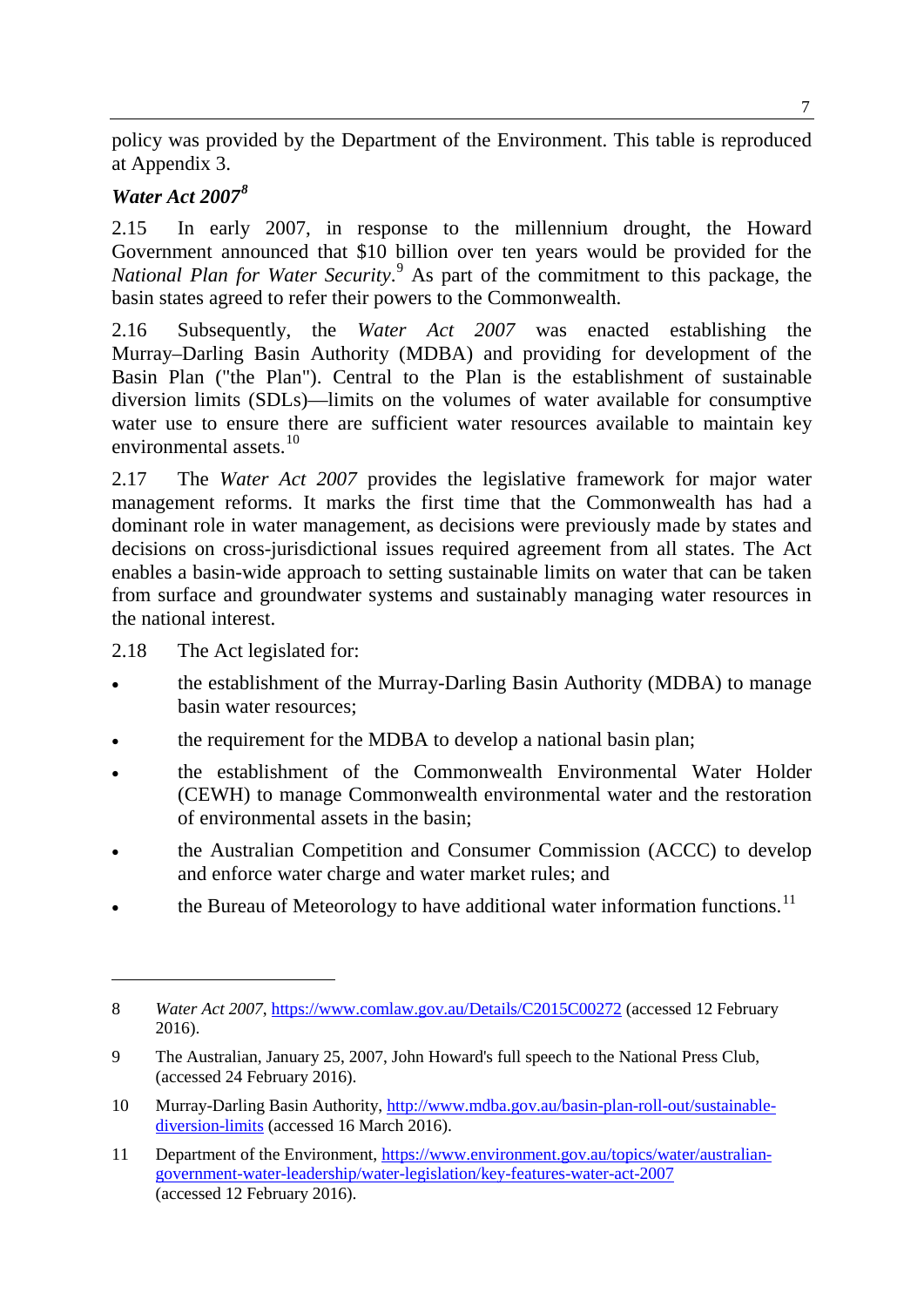- 2.19 The objects of the Act were to:
	- a) enable the Commonwealth, in conjunction with the basin states, to manage basin water resources;
	- b) give effect to international agreements relevant to the use and management of basin water resources;
	- c) promote the use and management of basin water resources 'in a way that optimises economic, social and environmental outcomes';
	- d) without limiting the previous two points,
		- i. ensure the return to environmentally sustainable levels of extraction for water resources that are over allocated or overused;
		- ii. protect, restore and provide for the ecological values and ecosystem services of the basin; and
		- iii. subject to the above two points, 'maximise the net economic returns to the Australian community from the use and management' of basin water resources;
	- e) improve water security for all uses of basin water resources;
	- f) ensure the management of basin water resources is in accordance with the broader management of natural resources in the basin;
	- g) achieve 'efficient and cost effective water management and administrative practices' for basin water resources; and
	- h) provide for the 'collection, collation, analysis and dissemination' of information on Australia's water resources and the use and management of water in Australia.[12](#page-3-0)

2.20 The Act was amended in 2008 by the *Water Amendment Act* following the 2008 *Intergovernmental Agreement on the Murray-Daring Reform* which set out the arrangements for implementing the 2007 Memorandum of Understanding between the Commonwealth and the basin states on the principles for co-operative management of the basin resources. This amendment subsumed the role and functions of the Murray-Darling Basin Commission into the MDBA, made some consequential changes to governance arrangements of MDBA, expanded the role of basin state governments in the development of the Plan, provided for the Plan to include 'arrangements for meeting critical human water needs' and broadened the role of the ACCC with regard to water charge and market rules.<sup>[13](#page-3-1)</sup>

<span id="page-3-0"></span><sup>12</sup> Section 3 of the *Water Act 2007*, [https://www.comlaw.gov.au/Details/C2015C00272/Html/Text#\\_Toc422739796](https://www.comlaw.gov.au/Details/C2015C00272/Html/Text#_Toc422739796) (accessed 15 February 2016).

<span id="page-3-1"></span><sup>13</sup> Department of the Environment, *Submission 50*, p. 3.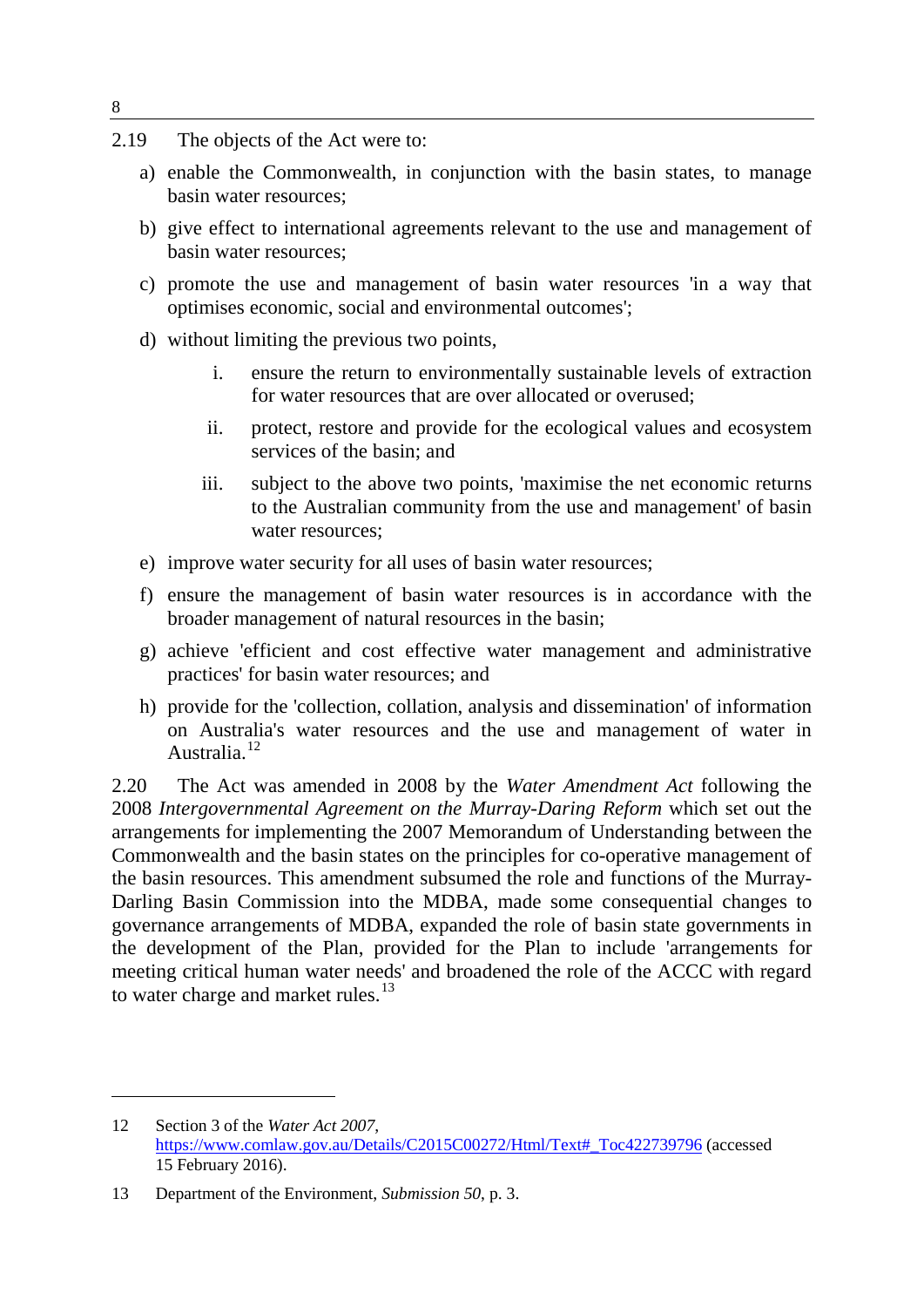2.21 Two further amendments were brought forward in 2015. The Water Amendment Bill 2015 [Provisions]<sup>[14](#page-4-0)</sup> which proposed to:

- amend the *Water Act 2007* to impose a duty on the Commonwealth not to exceed the 1500GL limit on surface water purchases in the Murray-Darling Basin at the time of entering into a water purchase contract; and
- amend the Murray-Darling Basin Plan 2012 to provide increased flexibility in the recovery of 450GL of water through efficiency measures funded under the Water for the Environment Special Account.

2.22 Followed by the *Water Amendment (Review Implementation and Other Measures) Bill 2015* that proposes to amend the *Water Act 2007* in relation to: reviews and reporting requirements for the Plan; accreditation of first generation state water resource plans with further accreditations linked to Plan review outcomes; incorporation of Indigenous expertise and knowledge in the governance of the basin's water resources; trading by the CEWH; and the redundancy of the Murray-Darling Basin Water Rights Information Service; and technical and consequential amendments

2.23 This amendment makes the legislative changes required to implement the government's response to the *Report of the Independent Review of the Water Act 2007*  (the Water Act Review). The provisions of the bill are still before the Senate.

## *Roles and responsibilities*

2.24 Water management is now carried out by a variety of Commonwealth and state agencies that work collaboratively to manage the basin's water resources. The MDBA's submission to the inquiry included a table that detailed the roles and responsibilities for water reform in the basin.[15](#page-4-1) This table is reproduced at Appendix 4. They are:

- the Minister for Water:
- the Department of Agriculture and Water Resources (DAWR); $^{16}$  $^{16}$  $^{16}$
- the Murray-Darling Basin Authority;
- the Commonwealth Environmental Water Holder (CEWH); and
- the basin states.

-

2.25 As such, DAWR now provides policy advice and program implementation, and is responsible for the water recovery strategy and national partnership agreement for implementing the Plan.

2.26 The MDBA's key role is to oversee the implementation of the Plan at the basin scale and liaise with the basin states. The MDBA also carries out some river

<span id="page-4-0"></span><sup>14</sup> Royal assent received 13 October 2015.

<span id="page-4-1"></span><sup>15</sup> MDBA, *Submission 243*, p. 43.

<span id="page-4-2"></span><sup>16</sup> Previously water policy was located in the Department of the Environment.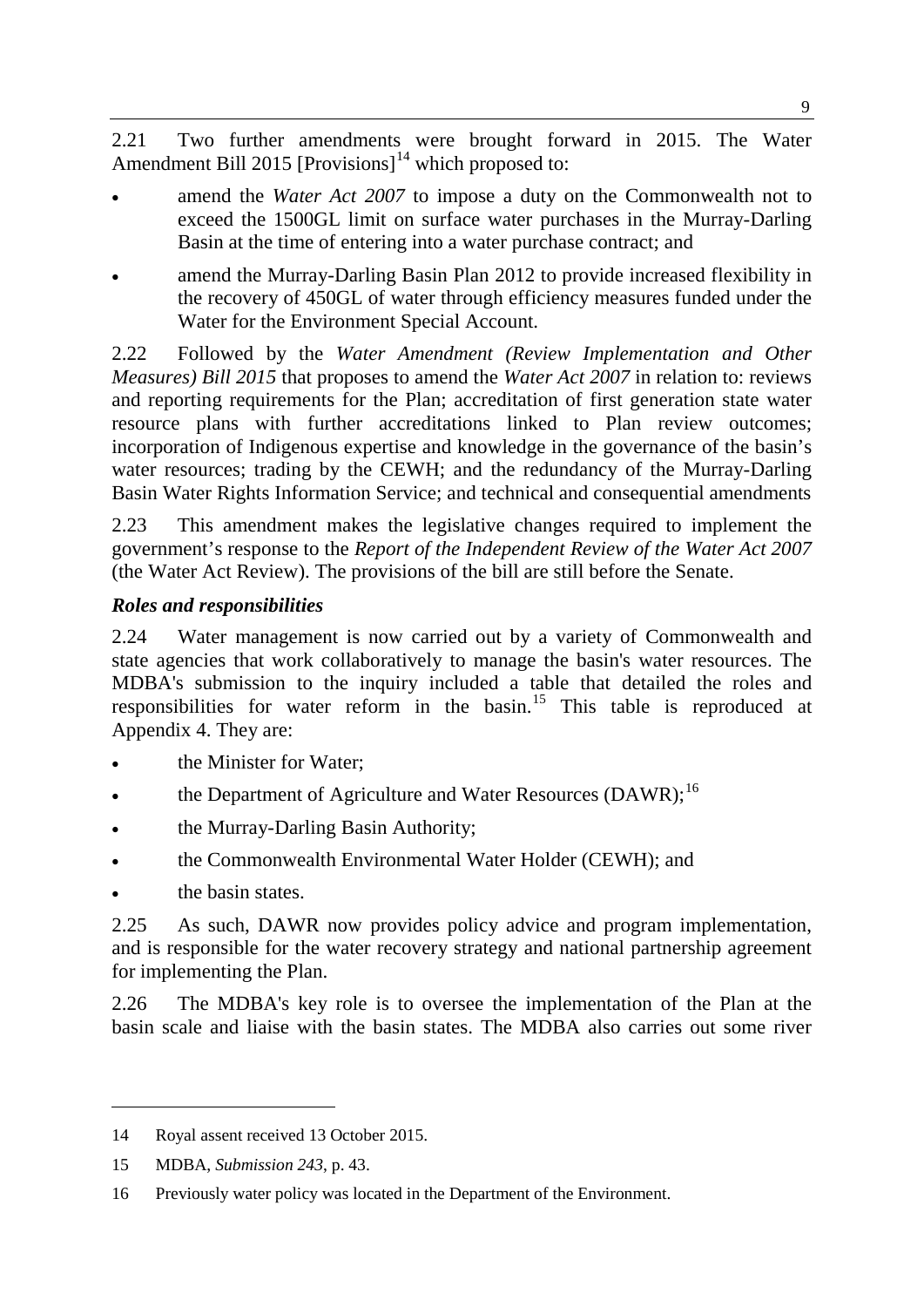operations functions, particularly in the southern basin, on behalf of state governments. The MDBA's governance structure is outlined in Figure 2.1 below.

2.27 The CEWH manages environmental water held by the Commonwealth.

2.28 The basin states have various responsibilities, including owning water, allocating it to entitlement holders, holding and delivering environmental water, and implementing the Plan in their own jurisdictions. This includes projects under the SDL adjustment mechanism and the constraints management strategy.<sup>[17](#page-5-0)</sup>

## **Figure 2.1 Governance of the Murray-Darling Basin Authority[18](#page-5-1)**



2.29 The MDBA also supports a number of subcommittees that provide support and guidance; the Basin Officials Committee and the Basin Community Committee and the Northern Basin Advisory Committee.

2.30 The MDBA also manages the Basin Plan Implementation Committee (BPIC) that was established by the basin governments and the MDBA under the MDBP 2012 Implementation Agreement to help implement the Plan.

2.31 The BPIC overseas Working groups have been established to undertake tasks at the request of BPIC and to provide advice on particular aspects of Plan implementation.

<span id="page-5-0"></span><sup>17</sup> MDBA, *Submission 243*, p. 10.

<span id="page-5-1"></span><sup>18</sup> MDBA,<http://www.mdba.gov.au/about-us/governance> (accessed 3 March 2016).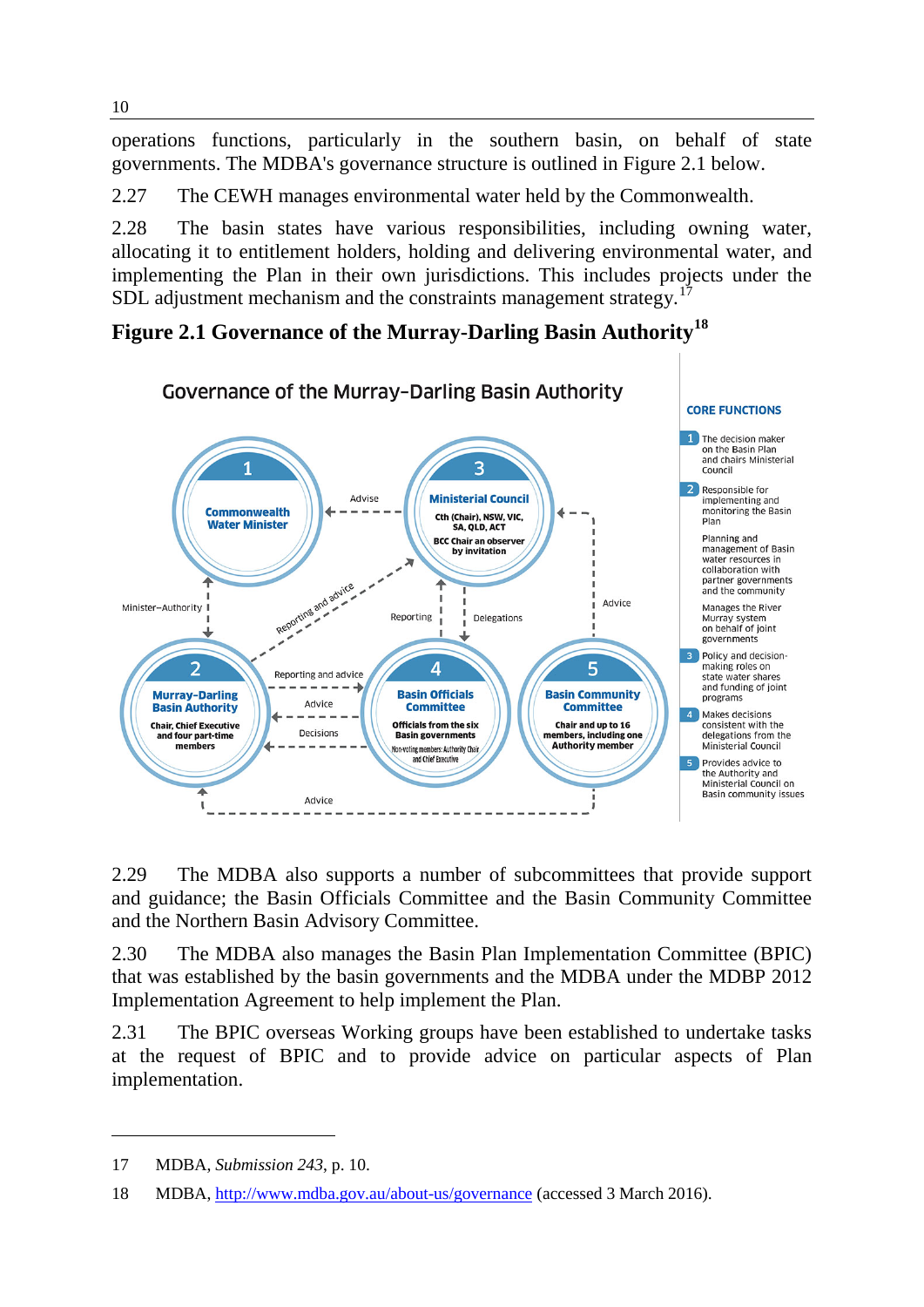- 2.32 These working groups are the:
- Water Resource Plan Working Group
- Environmental Watering Working Group
- Water Trade Working Group
- Monitoring and Evaluation Working Group.

## **The Murray-Darling Basin Plan**

2.33 The Plan is the key instrument that implements the *Water Act 2007*. The Act requires the MDBA to develop the Plan and manage its implementation.

2.34 The Plan has two core requirements that differ from previous water management arrangements:

- sustainable limits on water extractions for all basin water resources; and
- whole-of-basin management to ensure a basin-wide approach to managing water resources.<sup>[19](#page-6-0)</sup>

## *Need for the Plan*

2.35 The MDBA's submission reasoned the need for the Plan is to ensure a sustainable basin that delivers social, economic and environmental outcomes. The aim of the Plan is to ensure a balance between these three competing demands to ensure triple bottom line outcomes are met, including:

…to support productive industries, farmers and towns into the future, while leaving sufficient water in the basin's river system to ensure a healthy environment for the benefit of basin communities. $20$ 

2.36 The MDBA noted that the development, use and management of water in the past century have changed the pattern of flows in the rivers and had unintended consequences for the environment:

Rivers in the southern basin once flowed more strongly in winter and spring; now their flows peak in summer and autumn to match the demands of irrigators. Changes to seasonal peaks can affect breeding and feeding opportunities for most of the water-dependent native animals in the basin, and seasonality of flooding is important for most flood-dependent vegetation. While very large floods can still occur, small to medium floods are commonly constrained, typically by in-stream dams in the more regulated south, or captured in large on-farm storages in the less regulated north. The reduction in smaller flood events adversely affects the basin environment, as these smaller floods are important in ensuring that the basin's environment is resilient and able to survive through drought years.<sup>[21](#page-6-2)</sup>

-

<span id="page-6-2"></span>21 MDBA, *Submission 243*, p. 3.

<span id="page-6-0"></span><sup>19</sup> MDBA, *Submission 243*, p. 1.

<span id="page-6-1"></span><sup>20</sup> MDBA, *Submission 243*, p. 3.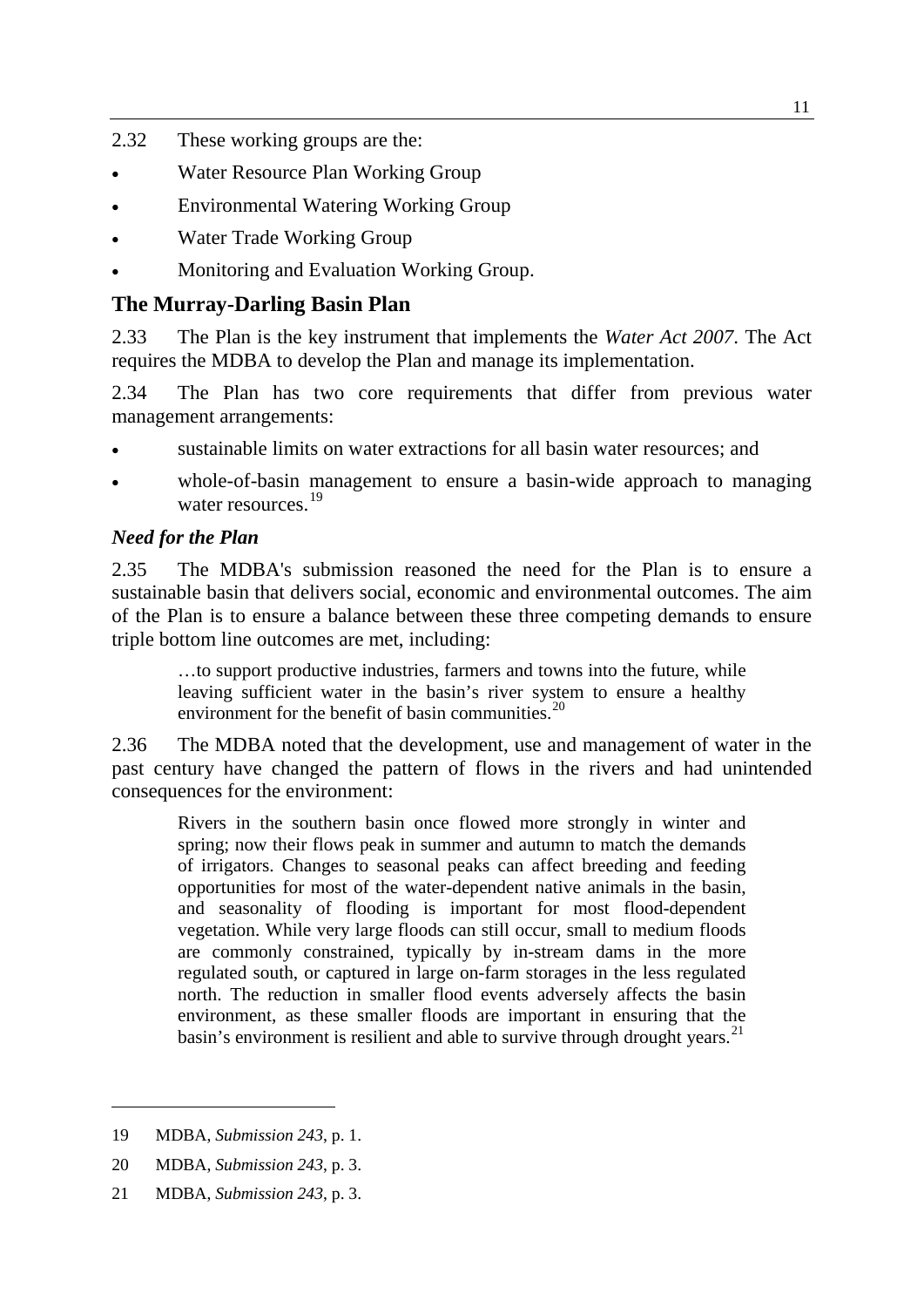2.37 Gradual changes to water use and management have meant that some land and water resources in the basin are periodically under stress. The basin plan was developed to address these issues and to ensure that the environment could support productive, sustainable industries and communities.

# *Development of the Plan*

2.38 The development of the Plan involved extensive consultation with governments, communities and industry.<sup>[22](#page-7-0)</sup> Almost 12 000 submissions were received during the initial consultation period.<sup>[23](#page-7-1)</sup> The MDBA conducted extensive community consultation as the Plan was developed, and incorporated feedback received into the various drafts of the Plan.<sup>[24](#page-7-2)</sup>

2.39 Developed through several phases, the Plan commenced with the Guide to the proposed Basin Plan, released in October 2010. The Proposed Basin Plan was released in November 2011 and a revised draft released in May 2012. The ministerial council then provided comments to MDBA, and an Altered Proposed Basin Plan was released in August 2012. Further feedback was provided including by the then Commonwealth Minister, the Hon Tony Burke MP, and the Final Basin Plan was presented to Parliament on 26 November 2012.

## *Key features of the Plan*

2.40 In addition to managing the basin as a single system, rather than as separate state-based systems, the Plan involves:

- implementing limits on surface and groundwater extraction, known as sustainable diversion limits (SDLs);
- coordinated environmental watering arrangements and water quality targets to optimise environmental outcomes;
- increased certainty for water users and entitlement holders through more transparent water resource planning;
- implementing reforms for a more flexible water market; and
- implementing a one-off adjustment process to improve economic and environmental outcomes (through the SDL adjustment mechanism and the northern basin review).  $25$

2.41 The Plan includes a set extraction limit, which means that 2750GL of water has to be taken from consumptive use and made available to the environment each year.[26](#page-7-4)

-

<span id="page-7-4"></span>26 MDBA, *Submission 243*, p. 1.

12

<span id="page-7-0"></span><sup>22</sup> MDBA, *Submission 243*, p. 8.

<span id="page-7-1"></span><sup>23</sup> Department of the Environment, *Submission 50*, p. 5.

<span id="page-7-2"></span><sup>24</sup> MDBA, *Submission 243*, p. 8.

<span id="page-7-3"></span><sup>25</sup> MDBA, *Submission 243*, pp 4–5.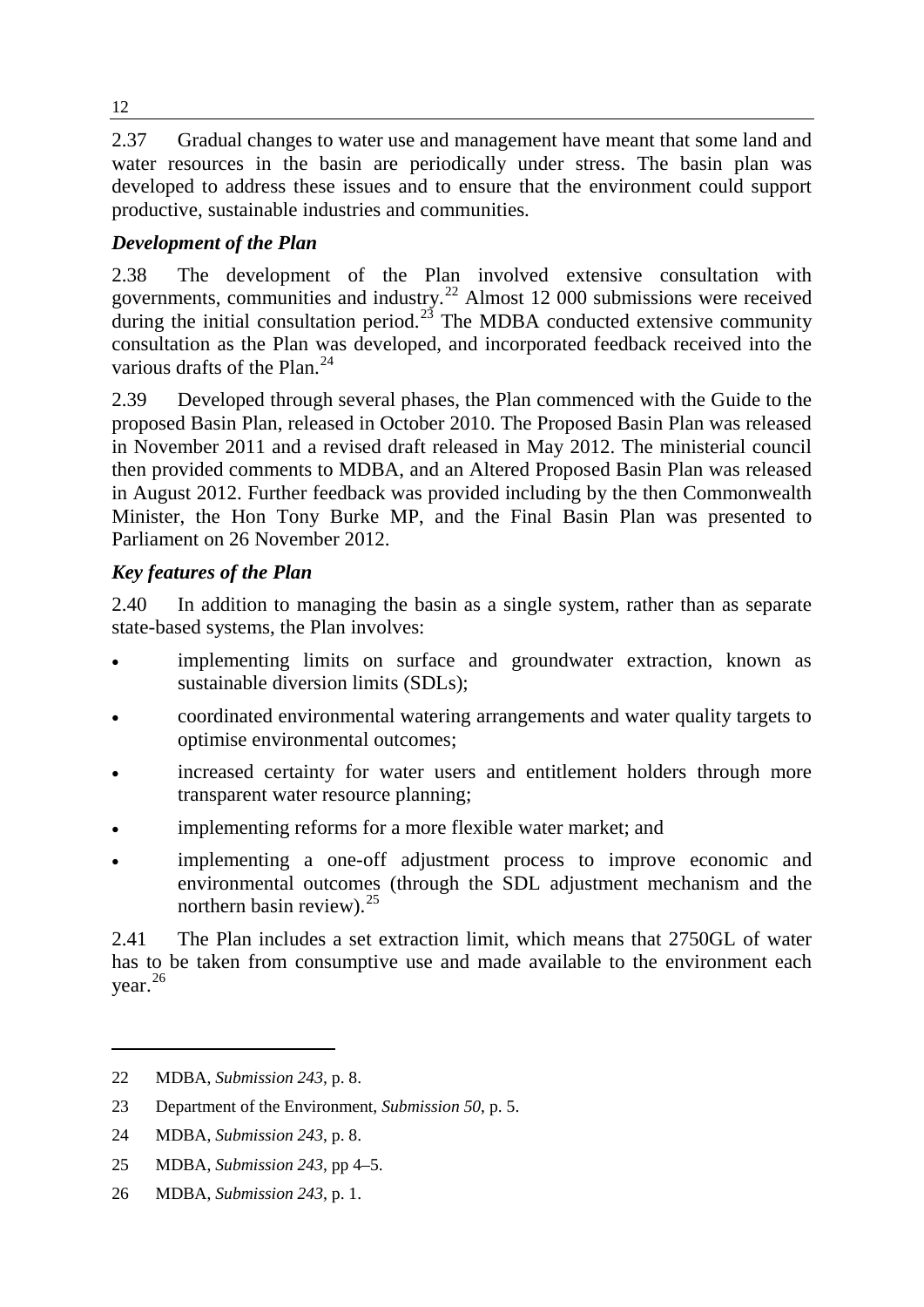2.42 The Plan also involves a seven-year transition period to enable time for adjustment across the basin, opportunities to review and improve the Plan during the implementation phase (including the SDL adjustment mechanism, a constraints management strategy, the Northern Basin review, and three groundwater extraction reviews).<sup>[27](#page-8-0)</sup>

# *Implementation and ongoing work*

2.43 The committee notes that the Plan is three years into a seven-year implementation period ending in 2019<sup>[28](#page-8-1)</sup> and that the MDBA has completed preparatory work that includes the Plan's first environmental watering strategy, three sets of annual watering priorities, a constraints management strategy and a monitoring and evaluation strategy in this time.<sup>[29](#page-8-2)</sup>

2.44 The committee also notes that as at 30 June 2015, 1951GL of the 2750GL per year recovery amount (due by 2019) has been recovered or contracted out by the Commonwealth and state governments for environmental use.<sup>[30](#page-8-3)</sup> This amount equates to approximately 71 per cent of the required water environmental recovery.

2.45 As per the *Water Amendment Bill 2015*, the committee understands that Commonwealth water recovery purchases have now been capped at 1500GL and that any future environmental recovery volumes will primarily be achieved through infrastructure projects. $31$ 

2.46 The Department of Environment states in its submission that the current focus of Commonwealth programmes is on supporting irrigators to 'improve the operation of off-farm delivery systems and helping irrigators improve the efficiency of their water use on-farm.<sup>[32](#page-8-5)</sup> Off-farm programmes, the Department notes, are aimed at reducing loss of water from seepage, evaporation and other losses, and rationalising irrigation schemes, whereas on-farm programmes aim to modernise infrastructure in order to increase productivity and adjust to reduced water availability.

2.47 In addition to ensuring environmental outcomes,  $33$  the MDBA says it continues to monitor the social and economic effects of the Plan on basin communities and industries, noting that the Plan is just one of many factors that can impact on communities and industries, and that its effects can be both positive and negative in different areas <sup>[34](#page-8-7)</sup>

- <span id="page-8-2"></span>29 MDBA, *Submission 243*, p. 11.
- <span id="page-8-3"></span>30 Department of the Environment, *Submission 50*, p. 8.
- <span id="page-8-4"></span>31 MDBA, *Submission 243*, p. 11.
- <span id="page-8-5"></span>32 Department of the Environment, *Submission 50*, pp 8–9.
- <span id="page-8-6"></span>33 MDBA, *Submission 243*, p. 12.
- <span id="page-8-7"></span>34 MDBA, *Submission 243*, p. 11. See also MDBA, [http://www.mdba.gov.au/socio-economic](http://www.mdba.gov.au/socio-economic-profile-murray-darling-basin)[profile-murray-darling-basin](http://www.mdba.gov.au/socio-economic-profile-murray-darling-basin) (accessed 15 February 2016).

<span id="page-8-0"></span><sup>27</sup> MDBA, *Submission 243*, p. 1.

<span id="page-8-1"></span><sup>28</sup> MDBA, *Submission 243*, p. 9.